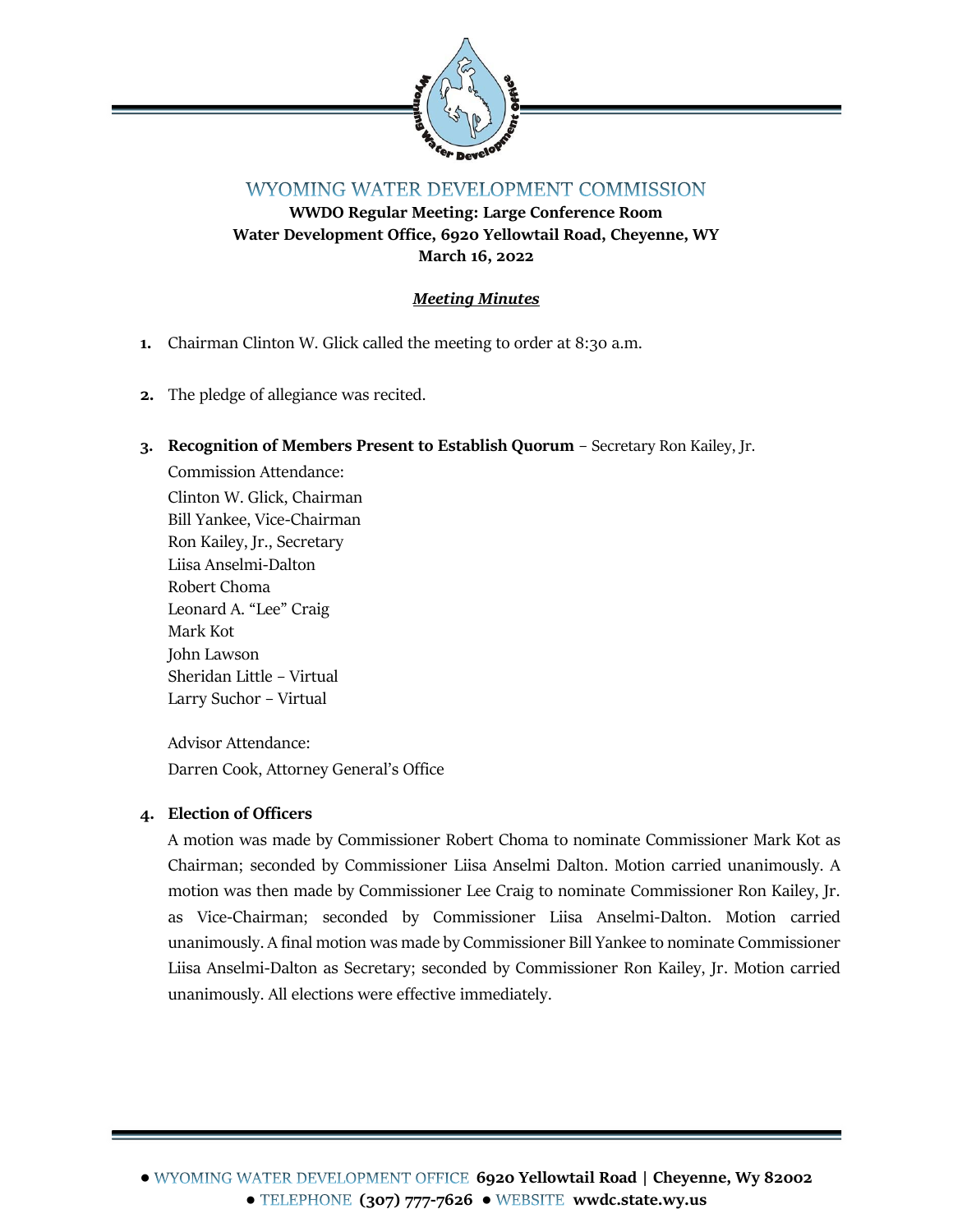### **5. Approval of Minutes**

- *January 25, 2022 Workshop Minutes:* Chairman Mark Kot moved to approve. Commissioner Bill Yankee seconded; Motion carried unanimously.
- *January 26, 2022 Meeting Minutes:* Vice-Chairman Ron Kailey, Jr. moved to approve. Commissioner Robert Choma seconded; Motion carried unanimously.

#### **6. 2022 Level I and II Planning Project Contracts**

#### **Level I Projects – New Development**

- Clarks Fork/Upper Shoshone Watershed Study
- Dayton Water Master Plan
- Riverton Regional Water Master Plan

#### **Level II Projects – New Development**

- LaGrange Groundwater Supply & Improvements
- Pavillion Groundwater Supply

#### **Level I Projects – Rehabilitation**

• West Afton/Nield String Master Plan

#### **Level II Projects – Rehabilitation**

• Dowlin Diversion Rehabilitation

Jason Mead, WWDO Interim Director walked through each of the 2022 planning project contracts. A brief discussion ensued. Commissioner Bill Yankee moved to approve all Level I and Level II planning project contracts as presented. Seconded by Secretary Liisa Anselmi-Dalton. Motion carried unanimously.

#### **7. Small Water Project Program – Funding Applications**

Program Manager Jodie Pavlica reviewed the Account I and Account II 2022 Small Water Project Program Funding Applications (74 projects) submitted by the Sponsors.

Secretary Liisa Anselmi-Dalton moved to approve the total funding request of \$1,655,200.00 for all 59 Account I Small Water projects, contingent upon Senate File 80 becoming law. Seconded by Commissioner Bill Yankee; Motion carried unanimously.

Vice-Chairman Ron Kailey, Jr. moved to approve the total funding request of \$394,150.00 for all 15 Account II Small Water projects, also contingent upon Senate File 80 becoming law. Seconded by Commissioner Lee Craig; Motion carried unanimously.

Commissioner Yankee noted as to the wide spread nature of the projects statewide and thanked the WWDO staff for all of their efforts.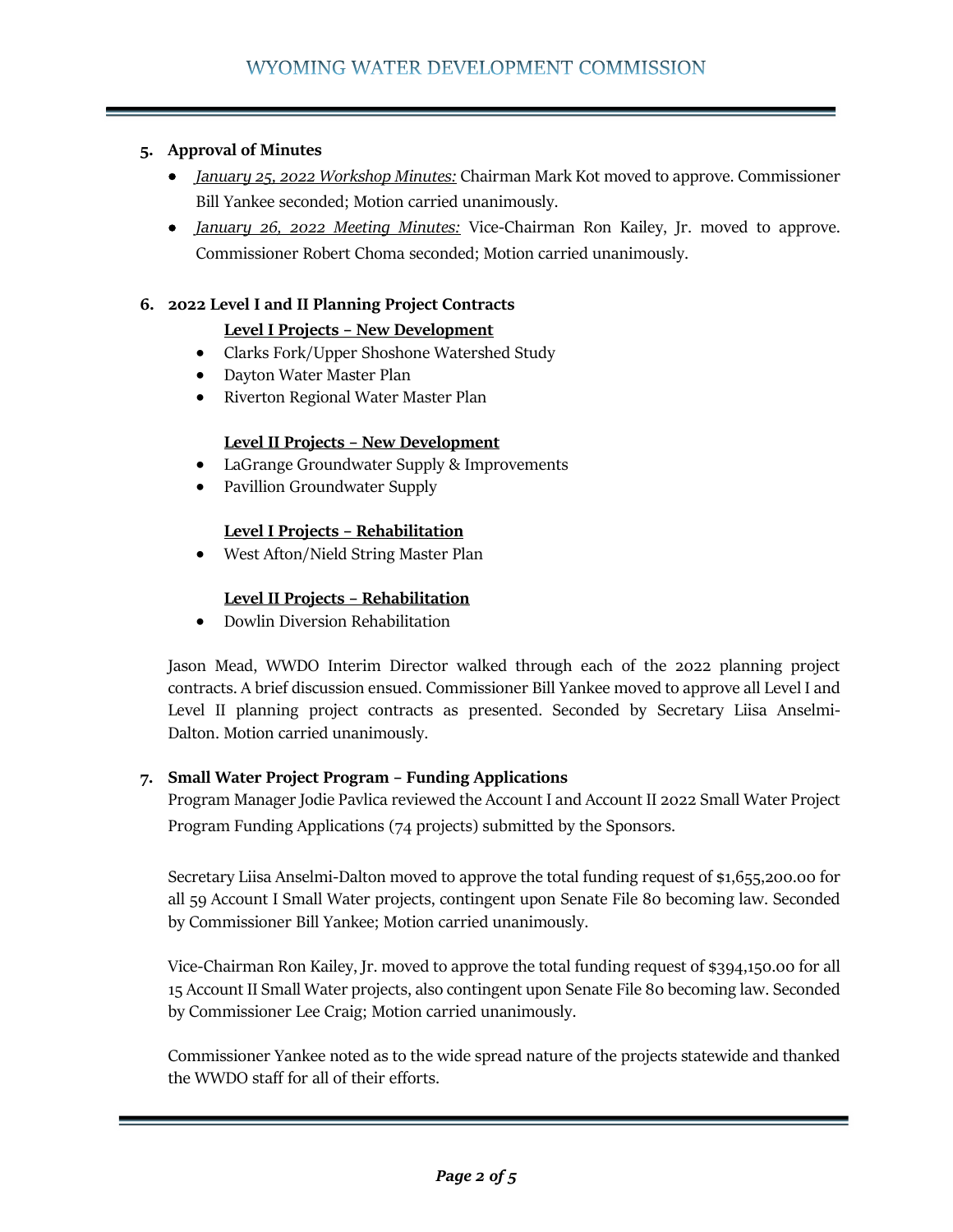#### **8. 2022 Construction Project Agreements – Account I**

Interim Director Jason Mead explained the Account I, Level III construction project agreements:

- Crystal Bypass Pipeline 2022
- Evanston Transmission Pipeline 2022
- Gillette Regional Extensions Phase VI 2022
- Northwest Rural Water System Improvements 2022

Secretary Liisa Anselmi-Dalton moved approval of \$5,591,150 for Account I construction projects as presented with the caveat that if the projects are eligible for ARPA funding, it shall be used first; also contingent upon Senate File 80 becoming law and upon the Attorney General's approval. Seconded by Vice-Chairman Ron Kailey, Jr.. Motion carried unanimously.

#### **9. 2022 Construction Project Agreements – Account II**

Interim Director Jason Mead explained the Account II, Level III construction project agreements:

- Big Horn Canal Adobe Check Structure 2022
- Cottonwood Irrigation District Pipeline Replacement 2022
- Deaver ID Rehabilitation 2022
- Dry Creek Irrigation District Pipeline Replacement 2022
- Goshen ID 29.4 Pipeline Project Phase II 2022
- Goshen ID Tunnel Rehabilitation 2022
- Highland Hanover ID System Improvements 2022
- Lovell Moncur Lateral Phase II Rehabilitation
- Owl Creek Irrigation District System Improvements

Chairman Mark Kot motioned to approve funding for Level III project rehabilitation agreements in the amount of \$17,702,910.00 contingent upon Senate File 80 becoming law and subject to the obtainment of AG approval. Seconded by Commissioner John Lawson. Motion carried unanimously.

#### **10. 2022 Construction Project Amendments**

Interim Director Jason Mead explained the Level III construction project amendments:

- GR/RS/SC Raw Water Reservoir
	- i. One-year time extension
- Laramie North Side Tank
	- i. Two-year time extension
- Broken Wheel Ranch Water Supply 2017
	- i. One-year time extension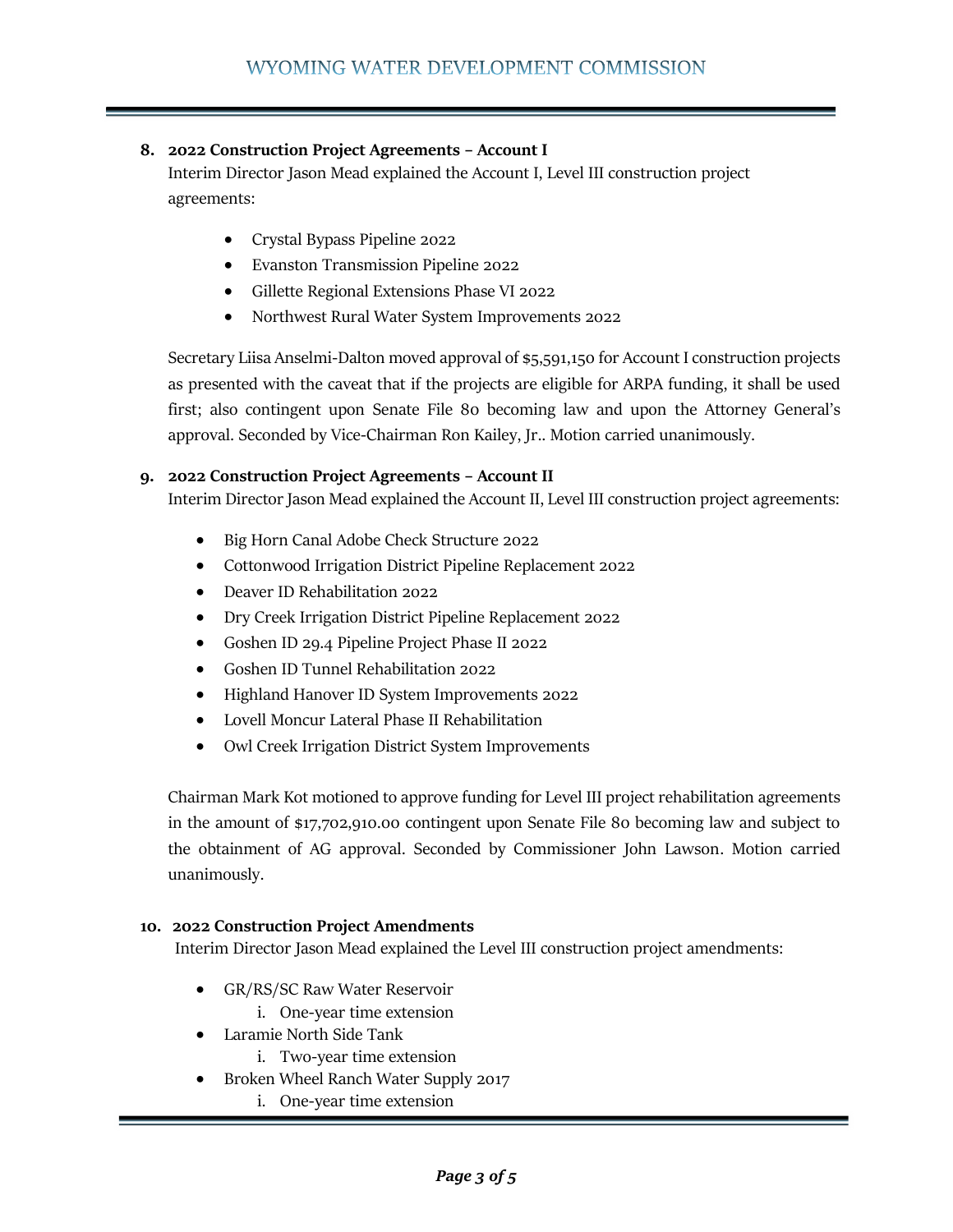- Gillette Regional Extensions 2017
	- i. Two-year time extension
- Laramie Valley Diversion Structure 2020
	- i. Added \$700,000 to contract: split funds 67% grant, 33% loan

Chairman Mark Kot moved to approve amendments for the Level III projects, contingent upon Senate File 80 becoming law and the Attorney General's office contract approval. Seconded by Vice-Chairman Ron Kailey Jr.. Motion carried unanimously.

#### **11. Construction Contingency Funds**

Interim Director Jason Mead explained the construction contingency funds:

#### *Eden Valley Irrigation & Drainage District – 2 Projects*

Commissioner Bill Yankee moved to accept the Water Development Office's recommendation to allow the Eden Valley Irrigation and Drainage District to bid the project with the portion of the canal's bid as "add alternate" to allow the main portion of the project to be completed with the funds appropriated and add additional canal length if funding allows for both the Farson Lateral 2020 and the System Improvements Projects. Seconded by Commissioner Robert Choma. Motion carried unanimously.

#### *Shell Valley Watershed Improvement District – Leavitt Reservoir Expansion Project*

Commissioner Lee Craig moved to accept the Water Development Office's recommendation of foregoing additional Account III Sponsor's Contingency funding for the Leavitt Reservoir Expansion project at this time, and to re-evaluate the project, bringing an amendment forward for the Commission's consideration in November. Seconded by Secretary Liisa Anselmi-Dalton. Motion carried unanimously.

## **12. Future Meetings Schedule**

Conversation of future meetings ensued regarding the May Commission Meeting and Workshop; the summer tour in Afton and lodging arrangements were also discussed. The tour is confirmed to take place in conjunction with the August 17-19 Commission Meeting and Workshop.

## **13. Discussion**

An office-specific informational meeting to discuss accounts and other office procedures ("Water Development 101") was offered by Interim Director Jason Mead. This discussion will be held in lieu of the Commission Workshop in May.

Clinton Glick, Bill Yankee, and Ron Kailey, Jr. were thanked by the Commission for the time served in their roles. Newly-elected Chairman Mark Kot, Vice-Chairman Ron Kailey, Jr., and Secretary Liisa Anselmi-Dalton were congratulated on their elections.